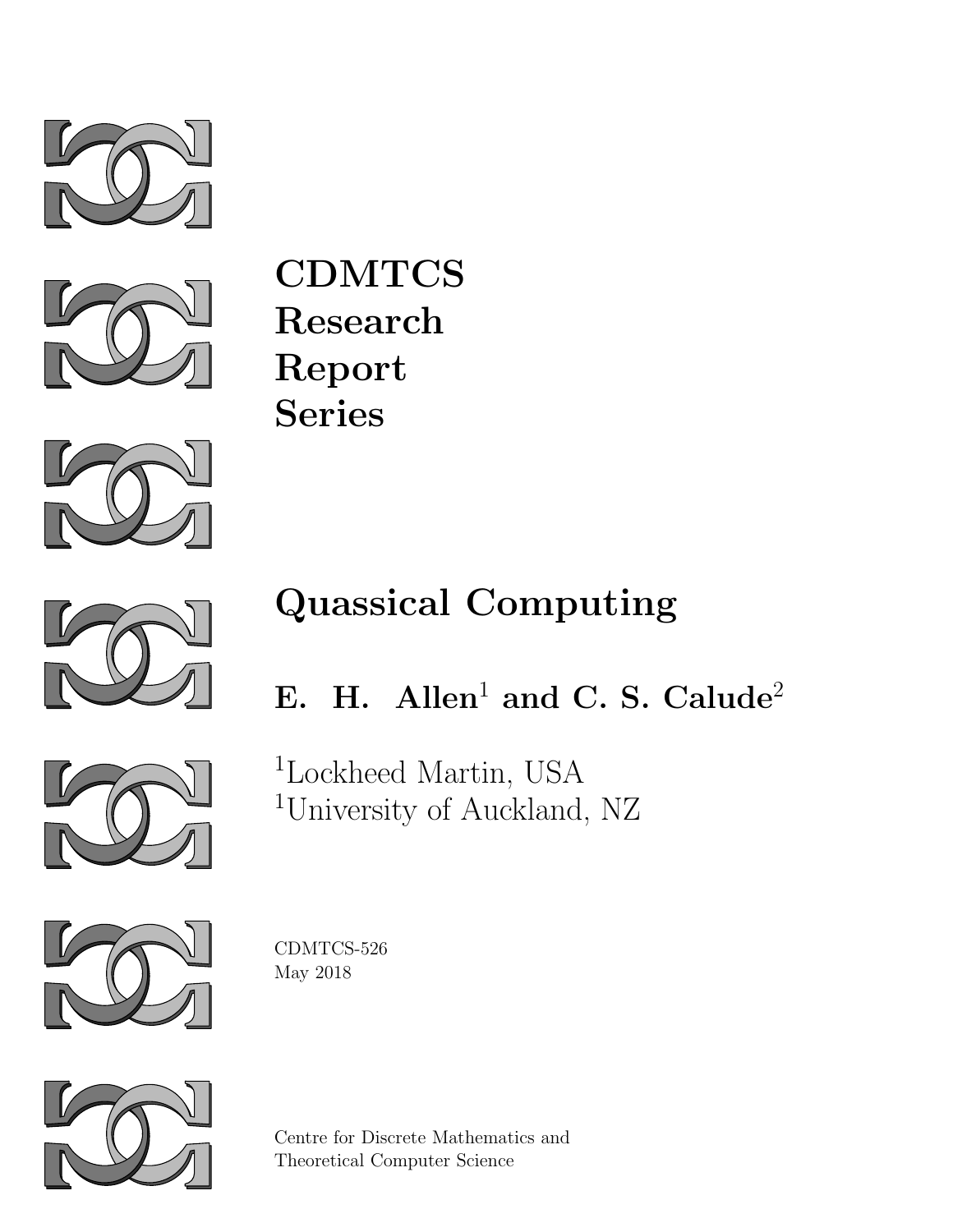*Int. Journ. of Unconventional Computing*, Vol. 0, pp. 1–15 ©2018 Old City Publishing, Inc.<br>Reprints available directly from the publisher **Published by license under the OCP** Science imprint, Photocopying permitted by license only a member of the Old City Publishing Group.

### **Quassical Computing**

EDWARD H. "NED" ALLEN<sup>1</sup>*,*<sup>∗</sup> AND CRISTIAN S. CALUDE<sup>2</sup>

<sup>1</sup>*Lockheed Martin, USA* <sup>2</sup>*Department of Computer Science, University of Auckland, New Zealand*

#### *Received: October 1, 2018. Accepted: October 2, 2018.*

We present a class of hybrid classical systems using quantum coprocessors and point out that unlike purely quantum computers, such hybrids can be both universal and Turing complete; we introduce such quantum-classical hybrids as "quassical." We discuss the benefits of quassical architectures from a theoretical point of view: for some classes of problems they achieve computational supremacy. From a practical point of view, quassical architectures can also reduce the overhead burden imposed by most error correction schemes and minimize the challenges of interconnecting qubits in a usefully large connection graph. All quantum computing systems are cyber-physical machines and thus quassical to at least a trivial degree but only the more profoundly quassical hybrids can exhibit an optimum problem-solving capability for the amount of quantum resources deployed. Most significantly, quassical architectures advance our thinking past that of seeing quantum machines as simply quantum embodiments of classical ones and can enliven whole new fields of analytical thinking that takes us beyond quantum information science per se into a deeper understanding of the duality between quantum information and fundamental thermodynamics, possibly suggesting unexpectedly useful new technologies.

#### **1 QUANTUM VS. CLASSICAL COMPUTING**

Lockheed Martin (LM) pioneered the use of quantum computing in an industrial environment in 2010 with the acquisition jointly with the University of Southern California of a D-Wave adiabatic quantum computer. In spite of a

<sup>∗</sup> Contact author: E-mail: cristian@cs.auckland.ac.nz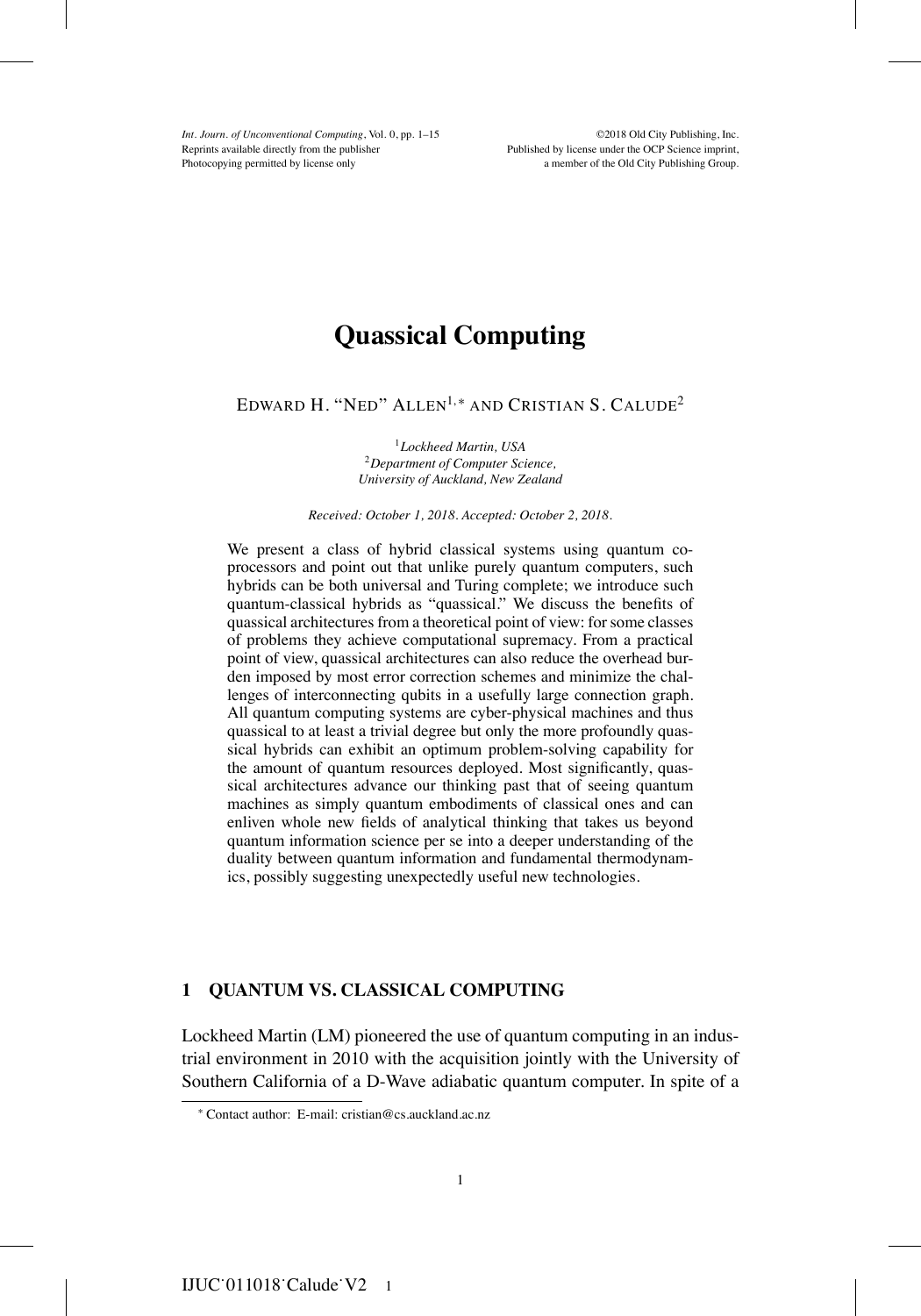decade's effort by a moderately sized team at LM, USC and elsewhere, we are still maturing quite juvenile initiatives around the few applications we've identified as quantum computing's "sweet spots". Perhaps the main lesson is that while quantum computing has advanced tremendously in nearly every respect (hardware, software, algorithms, and application concepts), the scale of available quantum computers is inadequate for many applications and still facing a stiff headwind growing the capability sufficient to pose an alternative to massively parallel high performance classical systems.

Furthermore, we know that quantum systems cannot do anything classical systems cannot also do – the quantum advantage, if any, is solely one of more efficient algorithms – sometimes called 'quantum speedup' or 'quantum supremacy', [7], and of representation of engineering problems in a more natural way. Of course, there is great interest in problems that are so intractable that no classical machine could solve with practical resources of time and size. Moreover, quantum computation, though universal, is significantly restricted in terms of "Turing completeness" compared to classical computers.

The two classical notions of universality and Turing completeness are not equivalent – a fact which explains some wrong claims. Turing constructed a universal Turing machine capable of simulating any other Turing machine. His result when transformed into a definition<sup>1</sup> reveals that some classes of computing machines have universal machines, while others do not. The class of quantum gate-based machines, [18], the most studied architecture of quantum computing, has *no* universal machine in the sense of Turing, as the required equality cannot be satisfied, but a weak form of universality is true when the equality is replaced with an arbitrary close approximation:

**Solovay-Kitaev theorem***. Every quantum gate operation can be approximated with arbitrary precision by a finite sequence of quantum gates from a finite set of quantum gates, like* {*Ising gate and the phase-shift gate*} *or the set* {*Hadamard gate, the* π*/*8 *gate, the controlled-NOT gate*}*.*

- ! **Turing theorem.** The class of Turing machines has a universal Turing machine.
- ! **Chaitin theorem.** The class of self-delimiting Turing machines (machines having prefix-free domains) has a universal self-delimiting Turing machine.
- ! **Reversibility theorem.** The class of reversible Turing machines (machines whose computations can be fully undone) has a universal reversible Turing machine, [5].
- ! **Folklore theorem.** The class of finite state transducers has no universal finite state transducer.

<sup>&</sup>lt;sup>1</sup>A class of (computing) machines  $M = (m_i)$  has a universal machine if there exists a machine  $u \in M$ such that for every  $m \in M$  there (effectively) exists an *i* such that  $m(x) = m_i(x)$  and  $u(0^i 1x) = m_i(x)$ , for all bit strings *x*. The input  $0<sup>i</sup> 1x$  for *u* codes the machine index *i* and the input *x*. Some classes of computing machines have universal machines, others do not. Here are some examples: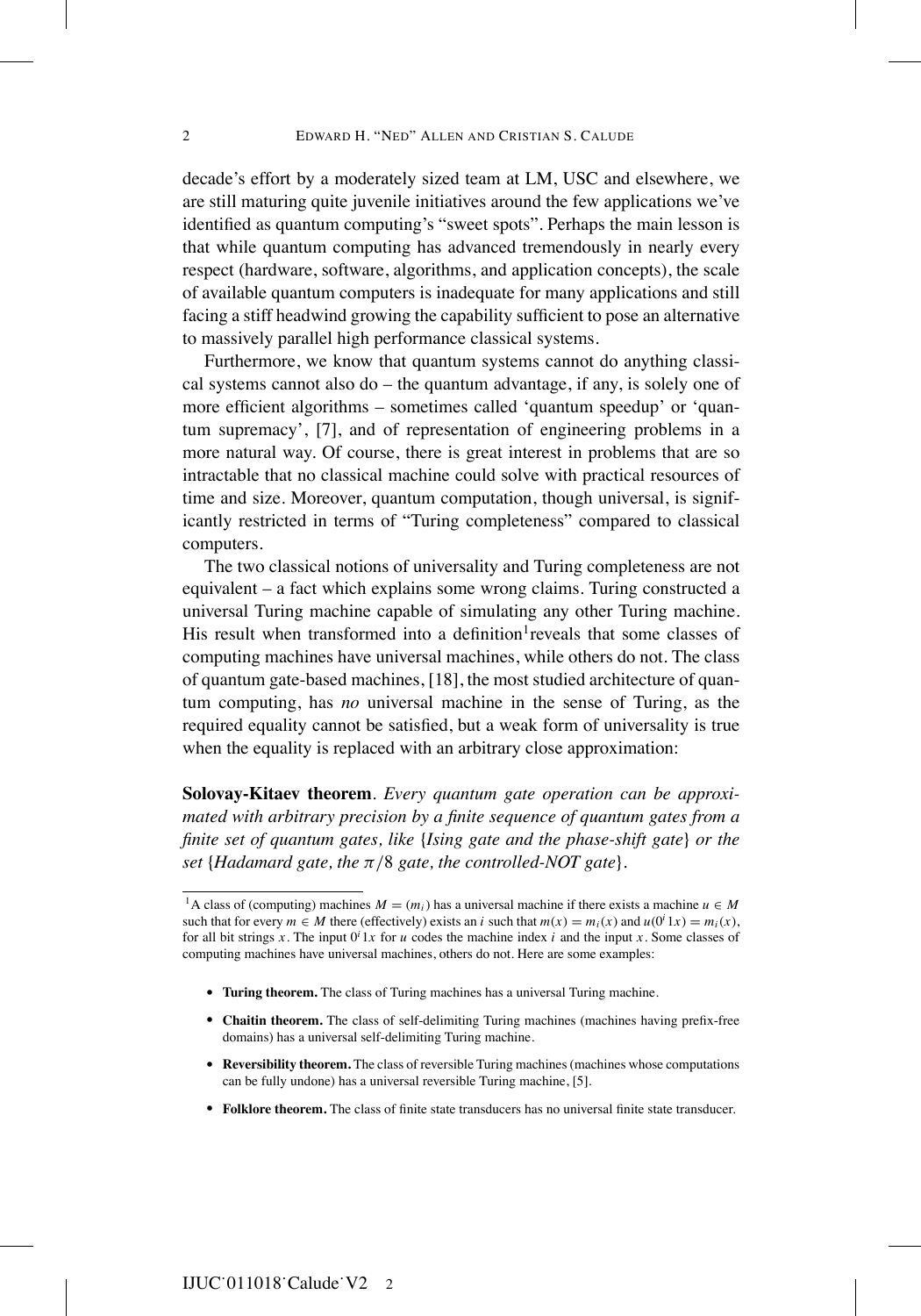The second concept derived from Turing's analysis is *completeness.* A class of (computational) machines *C* is *Turing complete* if for every Turing machine *m* there exists a machine *c* in *C* such *that*  $m(x) = c(x)$ , for all bit strings x. Informally, every Turing machine can be (exactly) simulated by some machine in the class *C*.

This definition can be used to show that some classes of powerful machines have severe restricted computational capacity, which, in particular, colors our view of the potential future for quantum computer:

- ! The class of self-delimiting Turing machines is not Turing complete. (Reason: every self-delimiting Turing machine computes only strictly partial functions, i.e. functions which are not defined everywhere.)
- The class of reversible Turing machines is not Turing complete. (Reason: every reversible Turing machine computes only injective functions.)
- The quantum computing gate model is not Turing complete. (Reason: quantum gates compute only total functions, functions defined everywhere.)

Thus, there are large classes of problems that may not be modelled by injective functions or functions at all, but that map the physical world efficiently and yet are not accessible to quantum computers, or to important classes of classical ones either, but may be amenable to the more elaborate quassical architectures we envision here. The most important such class we suspect is the class of pedagogical problems – problems that can be solved with some form of machine learning but are difficult to reduce to functional mathematics otherwise.

There appear to be two primary obstacles facing those seeking to render quantum computers useful. First, the *decoherence problem*2 3 – when considered as state machines at useful scales, today's quantum models of computing and their corresponding hardware implementations are quite fragile with respect to data integrity; coherence durations are typically but a few milliseconds or micro-seconds and circuit depths are therefore shallow.4 The startlingly unexpected finding over the past two decades that error correction is possible in quantum computing even allowing for the prohibition against copying an unknown quantum state, while rejuvenating enthusiasm for

 $2$ That is, the process whereby quantum superposition decays into mutually exclusive classical alternatives, a mixed state, that results in loss of information from a system into the environment and "robs" the quantum computer of its power.

 $3$ Symptomatically, a form of quassicality can produce qubits with long coherence times, see [23].

<sup>4</sup>Some results suggest that the Adiabatic Quantum Computing model is more robust against decoherence than the Quantum Gate model. See also [25].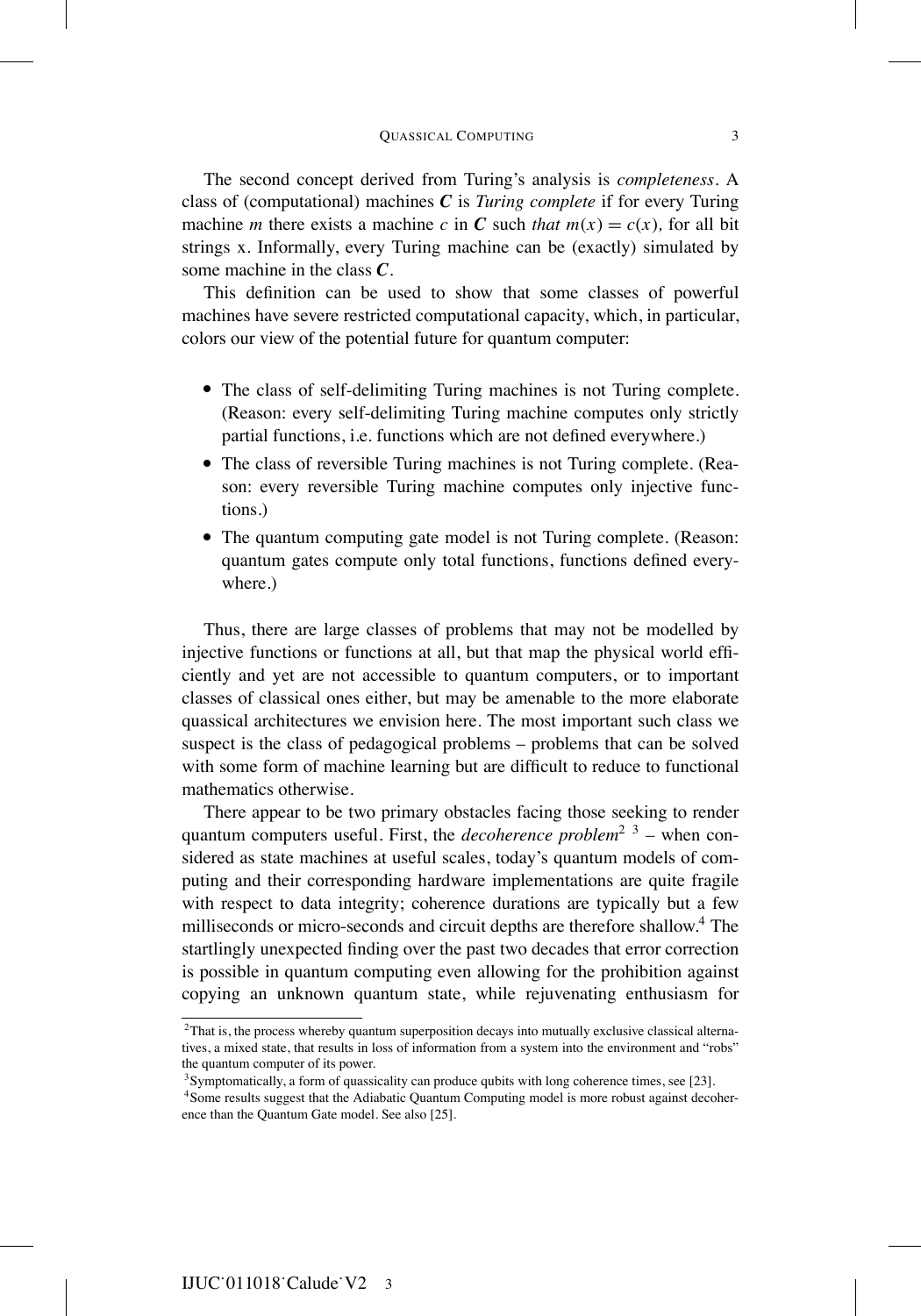quantum computing, threatens a huge increase in overhead. Microsoft may have the best idea with their topological approach, which encodes information in topologically protected states of qubit arrays via braiding Majorana quasiparticles, thus never allowing the errors to get into the calculation rather than correcting it after they do – but they are behind the others in demonstrating the achievable validity of their ideas in hardware (though catching up now with encouraging speed).

Second, the challenge of tying clusters of qubits together with appropriate channels to form mathematically useful gates has turned out to be much more difficult than originally thought – perhaps due to the grossly impossible simplifying assumptions one can get away with in mathematics compared to what is realizable in practical and affordable engineering. Like the human brain, quantum computing systems benefit as much, or perhaps more so, from connections as from the multiplicity identity of the qubit. And designing, building and managing communication lines between qubits has turned out to be as hard as or harder than building good qubits. While there are theoretical proposals for quantum architectures using all-to-all connectivity, [14, 22], so far only a small portion of a complete graph is offered. We fear that to accommodate larger problems, heroically elaborate networks of quantum channels will be required to significantly improve connectivity and they'll be much slower at communicating than one would desire.<sup>5</sup> So, the first, though tentative, insight we can offer is that Hight Performance Computing (HPC) is not threatened, at all, by quantum computing – at least not yet, and maybe never.

#### **2 QUANTUM NUMBER CRUNCHING OR INSIGHT?**

Some have said that our difficulties in finding productive applications for the D-Wave machine $<sup>6</sup>$  were due to the poor quality of the machine, its qubits</sup> not having long coherence times, the adiabatic algorithm being too narrow to be useful mathematically, the chimera graph connection scheme of the D-Wave designs being too sparse, and that the machine is not actually making use of quantum effects after all. We have watched and helped as our partners at D-Wave, USC and NASA-Ames have addressed each one of those objections over the years and have been able, more or less, to set each aside – not that the D-Wave products cannot be improved, but they are, we've concluded, genuine quantum computers. Moreover, the putative weaknesses of any particular model of quantum computer is a red herring. All flavors of the universal quantum computer, as Feynman believed, will be equally capable at

<sup>&</sup>lt;sup>5</sup>But one cannot exclude that the connectivity problem may turn out to be yet another practical tradeoff, not a fundamental limitation.

 $6$ For more information about this approach to quantum computing see [16].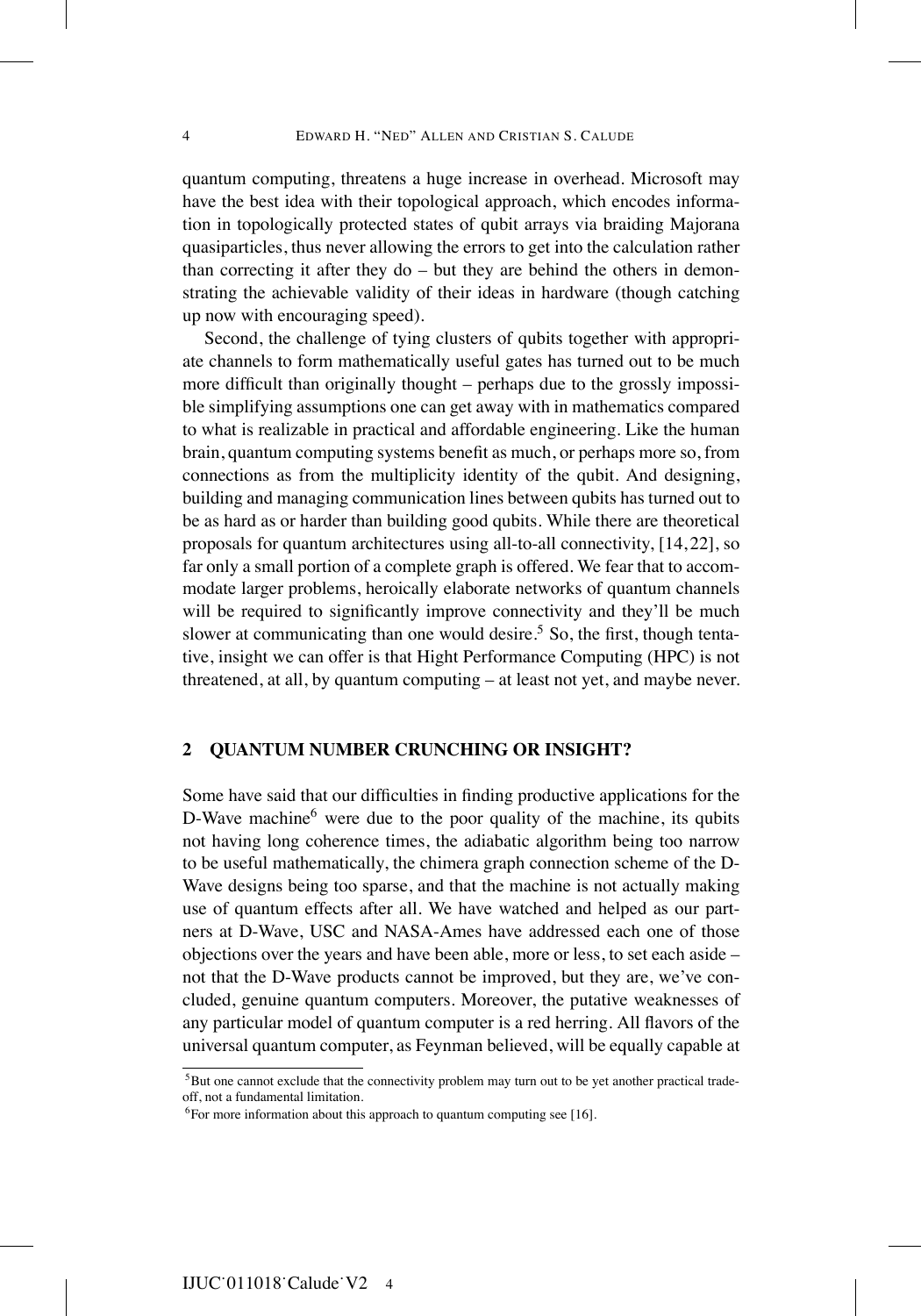their foundations. The controversies over which is better may be misguided. While there is some truth to each view, the current arguments do not capture the real weakness or the real benefit of any design. *The valid concerns are and should be how the discovery of the underlying quantum logic and its embodiment in realizable quantum computing hardware is changing and will change our way of thinking about and analyzing truly relevant problems.* This "representation" goal of ours is quite a different end than the search for quantum speedup or quantum supremacy, which may nonetheless come along as a welcome side-effect.

#### **3 QUANTUM VS. DIGITAL THINKING**

That said, we now turn to what we've found quantum computers can do and do so well that it is hard to see how classical computing, even HPC's, could ever catch up to them in spite of the validity of John Preskill's assertion that *though it may operate according to different physical principles than a classical computer, [a quantum computer] cannot do anything that a classical computer can't do*, [21] – and most experts would agree with John . . . as we do.

We start with an analogy: while all number systems can be mapped into the decimal positional one we all use today, non-positional ones, like Roman numerals, are much harder to write algorithms for. This highlights the critical advantages of having the right "representation" for any problem: the best representations foster deep insight into how to solve it and moreover, the wrong representation may block any solution whatsoever. We are increasingly confident that the real value of quantum computing lies not in quantum speedup, or supremacy, but in the profound appropriateness of the quantum insight for guiding us toward solutions to our most important problems. Feynman captured it in his 1982 talk [9]: *I'm not happy [he wrote] with all the analyses that go with just the classical theory, because nature isn't classical, dammit, and if you want to make a simulation of nature, you'd better make it quantum mechanical, and by golly it's a wonderful problem, because it doesn't look so easy.* Feynman never mentions quantum speed-up in his talk because it wasn't so clear at that time that there'd be any – the fabulous quantum Fourier algorithms of Peter Shor did not appear till more than a decade later. Rather what Feynman was concerned about was the basic inadequacy of classical algorithms in quantum physics, whatever their completeness or precision. His example was that of calculating the probabilities that John Bell's theorizing and Alan Aspect's experiments revealed about the nature of quantum entanglement. Feynman generalized from them: *the discovery of computers and the thinking about computers has turned out to be extremely useful*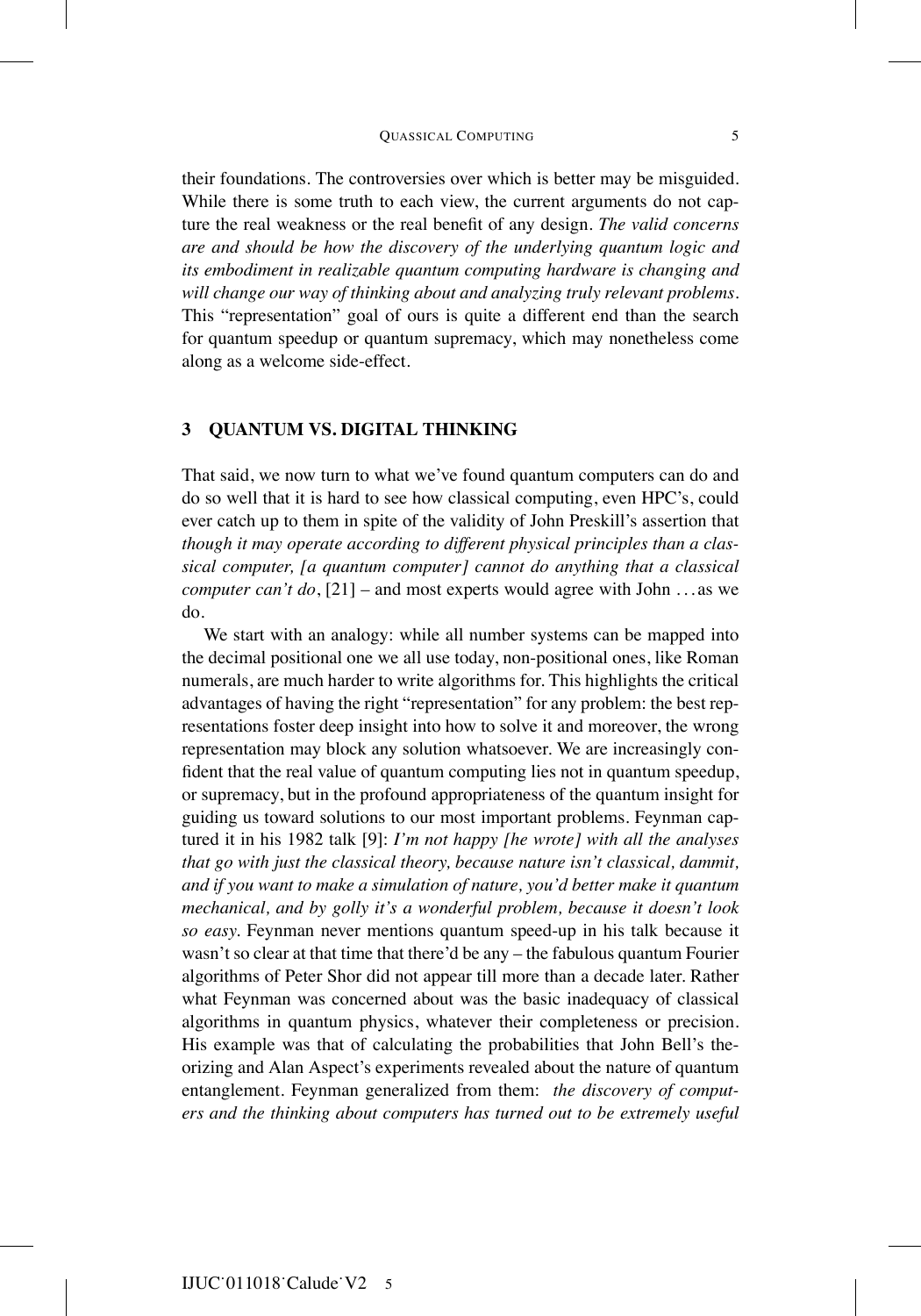*in many branches of human reasoning. There are interesting philosophical questions about reasoning, and relationship, observation, and measurement and so on, which computers have stimulated us to think about anew, with new types of thinking. And computer-type of thinking [when extended to quantum computing] would give us some new ideas* At first, one might conclude that Feynman was talking about simple analog computing. Quantum computers are analog machines after all because they operate analogously to the interactions of quantum particles. But in the years since it has become clear that there's a profound relationship, an intrinsic duality of sorts, between the seemingly continuous-time analogs of physics and the definitively discrete arithmetic of computational analysis when it comes to quantum computing. Because of the quantization of physics, quantum computers have theoretically the precision of digital classical ones<sup>7</sup> and yet behave analogically with respect to quantum physics – so they are especially suited to simulations of physics – but their suitability goes well beyond that – this suggests there is a continuous-discrete duality of sorts to quantum computing. That notion is not well laid out in either computer science or mathematics (though Robinson's *non-standard analysis* offers a place to start, a better framework, for it seems to presage the suggestively continuous dualities undergirding the Solovay-Kitaev theorem<sup>8</sup> – see for example the Michael Nielsen and Chris Dawson paper on the theorem). Maybe the physicists, or the neurobiologists have an inkling, but no one seems focused on it.

For quantum computing, *digital thinking* – meaning formulating the problem in terms of classical gates, transforming a classical formulation into a quantum equivalent, and then running the program on a quantum computer – will not lead to efficient quantum solutions and likely will not see any speed up or representational benefit. Most programs for the D-Wave machine were obtained via this simplistic approach. A better approach, though, is to think from the very beginning of the problem in analogous quantum terms and then naturally solve it on a quantum machine. We have seen this same scenario in the history of molecular computing: reformulating arithmetic operations in terms of molecular operations was abandoned to a direct molecular approach, e.g. using and programming directly a biological transistor and DNA chips. While the initial interest in this field was to tackle NP-hard problems, it was soon realized that they may not be best suited for this type of computation. This insight seems also valid for quantum computing.

<sup>7</sup>There are substantial engineering challenges in realizing adequate levels of precision in controlling the quantum computation, a problem potentially as important as decoherence.

<sup>8&</sup>quot;In the case of quantum computers *...* The set of possible quantum gates forms a continuum, and it's not necessarily possible to use one gate set to simulate another exactly. Instead, some approximation may be necessary." See [20].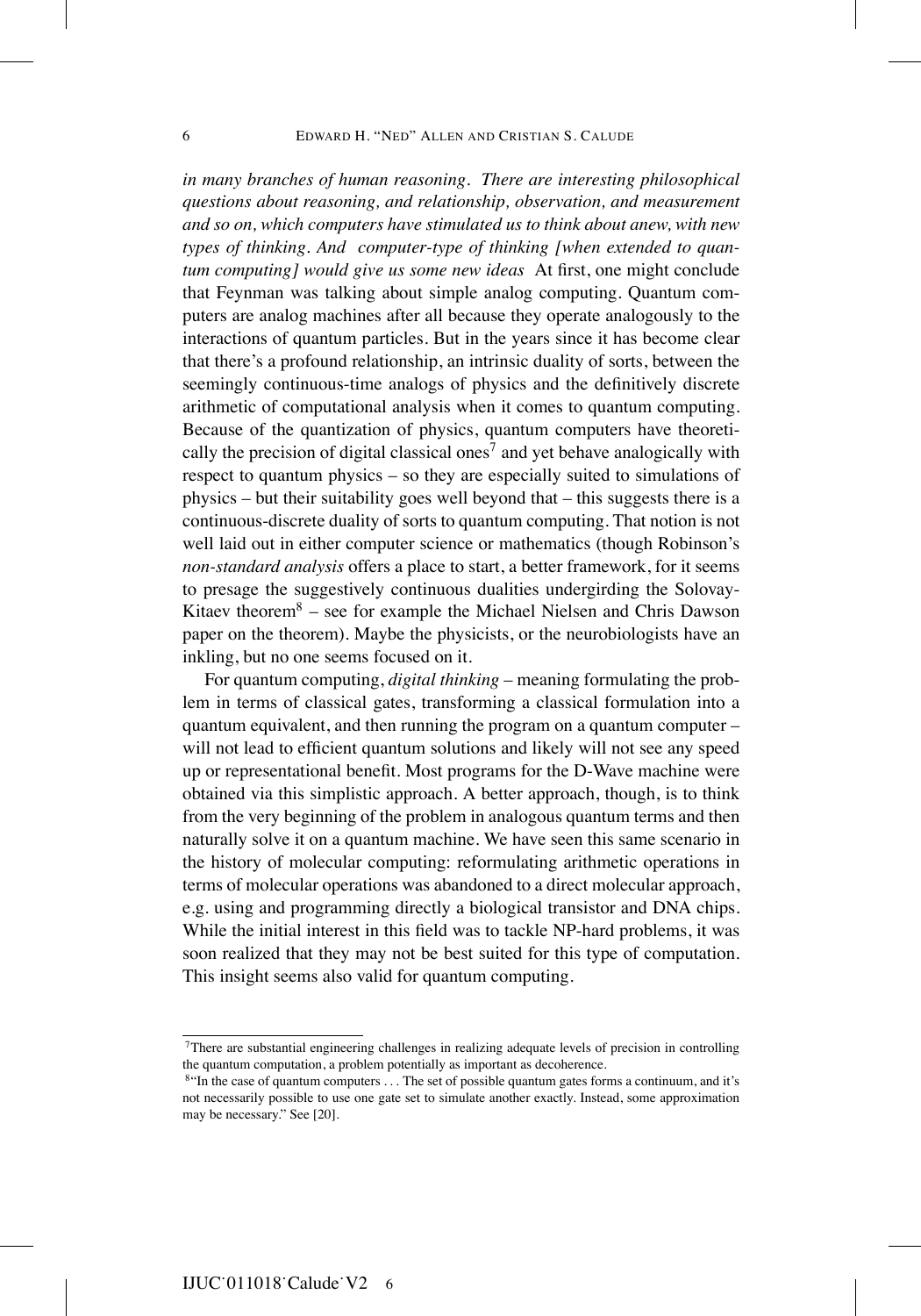This quantum *analog-discrete duality*, we have concluded, is best exploited for practical applications by conjoining quantum with classical computers in a profoundly intimate way we've called the "quassical computer", a term the first author coined [8]. From the very first, at LM we tied the D-Wave machine into our engineering network so that any one of our engineers could call it up from her workstation in MatLab as if it were a MatLab function or script. We did this because our D-Wave, like all QCs being developed today, requires some preliminary classical pre-processing to shape the problem into one the quantum computer can recognize and then to receive the data returned by the D-Wave and shape it into the answer the engineer needs. Many QC offerors will, of course, provide this pre- and post-processing as part of their operating systems so it will be invisible to the user but it's still there of course, visible or not. And, of course, all the quantum computers we've heard of are designed as cyber-physical systems, quantum mechanical systems controlled by digital controllers. So we expect all these new offerings to be quassical in this trivial sense.

At an intermediate level, a quassical machine might need a fundamentally richer/more expressible language than a classical programming language (as MatLab) to program it.<sup>9</sup> But there is a much more profound sense in which the principle of quassicality can greatly strengthen the quantum computing vision and we will describe that principle now.

Consider a simple Cartesian lattice or matrix. Tracing a path from cell to cell to the right (as in reading a line of text in a Western book) is classical computing, a classical Turing Machine with each cell being a 'step' along the tape of a Turing machine, a Turing step. Also going from classical state to classical state implies a measurement and thus any quantum information that might have been present in the cell is collapsed into a single classical state in the ambulatory process. Typically, in real classical computers, such a progression of classical states is not reversible, but that is not fundamentally so, it is so simply because classical computer designers have elected to design them that way. Thus adding two numbers together to get one cannot be reversed if we lose track of how the sum was originally partitioned. But using techniques invented and perfected by Landauer [12] and Bennett [6], classical computing can be made fully reversible by keeping a complete historical accounting of how all the partitions are collapsed. And so, following the notion that irreversible computing is merely a special case of reversible computing where the accounting is ignored or discarded (uses less memory

<sup>9</sup>Being stuck with classical programming languages could be an obstacle in using a quassical computer to its full power even if we had one.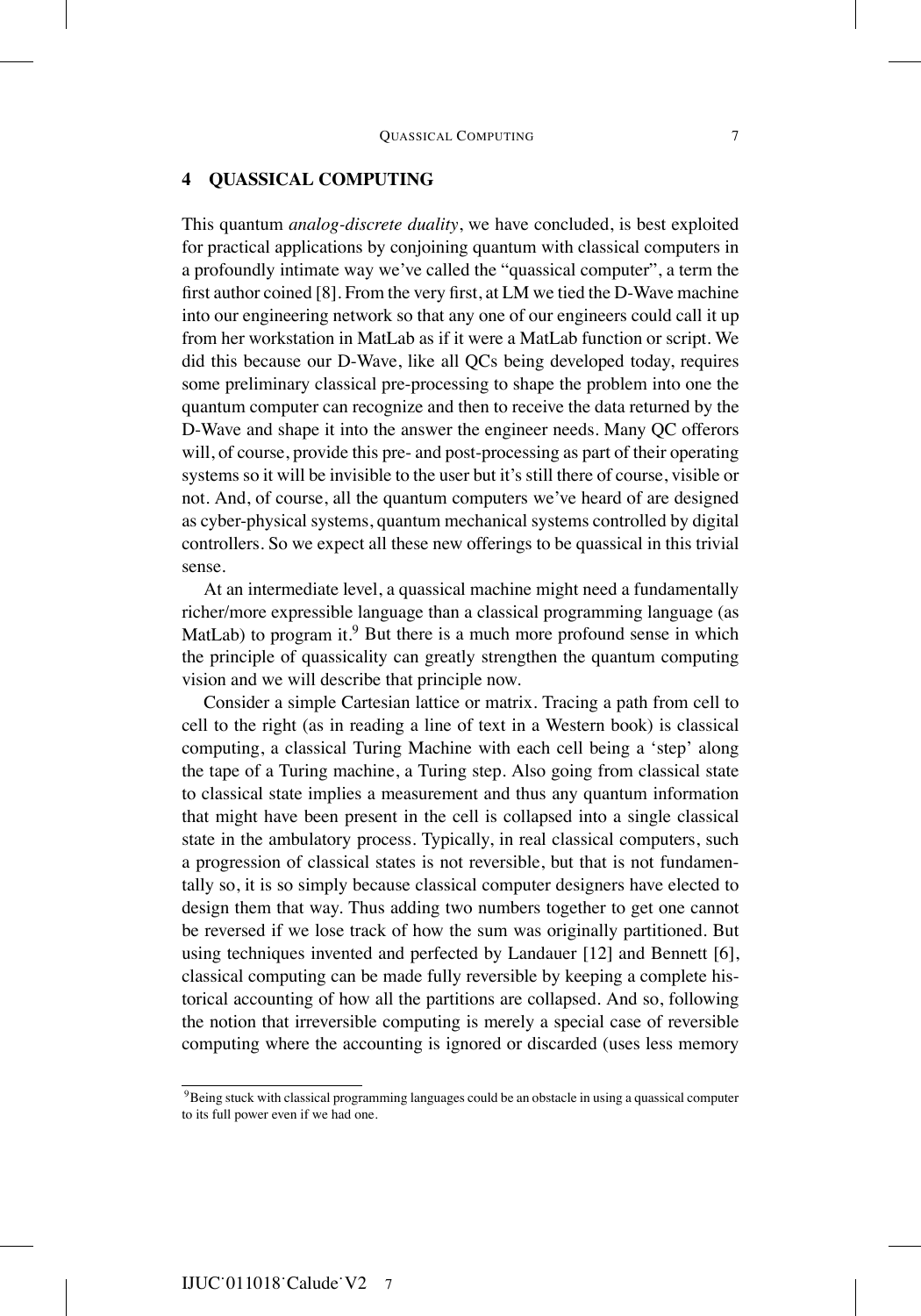of course and speeds things up as complete accounting is intensive work), we elect to do our classical computing reversibly so that one may read a line of classical argument either right to left or left to right – doing a calculation or undoing it precisely. This decision is not so arbitrary either, for if information is physical, as most have argued since the seminal papers of Landauer and Bennet, discarding complexity must at least partially collapse phase space and thus increase entropy and hence incur an energy cost. So, it necessarily generates heat whereas reversible computing is or can be fully adiabatic.

We define traveling downward (upward) from one line of cells to the line below (above) in our Cartesian lattice as a unitary quantum evolution which is always reversible, so no 'measurement' takes place when reading downward (upward) through the cells. Accordingly, any cell in the lattice may be interpreted (reinterpreted) as a quantum or a classical datum: we can reinterpret the classical state (described by some vector) as a quantum state (typically a superposition of some of quantum states, but also described by a vector); reinterpretation takes place wholly in the mind – there is no experimental counterpart, so there is no wave function collapse into classical information. We can do this because classical information is merely a special case of quantum information, a projection of quantum information onto a less complex thermodynamic space. Both are vectors existing in the same vast Hilbert space but the classical vector is merely an irreversible (and hence exothermic) compression in complexity of the quantum one, a lower dimensional slice through Hilbert space. Heat emission is intrinsic to quantum measurement processes; when measured data is funnelled down in complexity into whatever the measuring instrument can handle (within the quantum rules, e.g., the uncertainty principles, the no-cloning theorem, the Holevo bound, etc.), entropy is increased, heat is generated. But in our quassical model, the additional data is not lost just stored elsewhere so the process can be adiabatic, [10].

#### **5 TRAJECTORY LENGTH AND SLOPE THROUGH THE QUASSICAL CUBE**

Using this Cartesian lattice as a sketch pad, one can draw trajectories for computation using hybrid quantum-classical circuits, that is, quassical circuits. And most significantly, one can measure the distance between states that can be reached by combinations of traversing between states quantumly (upward or downward in direction) and classically (sideways in direction) – contracting the complexity from quantum to classical, and then re-expanding it back to quantum as required – no information is lost, no heat rejected. In order to assure reversibility, of course, one must always keep the information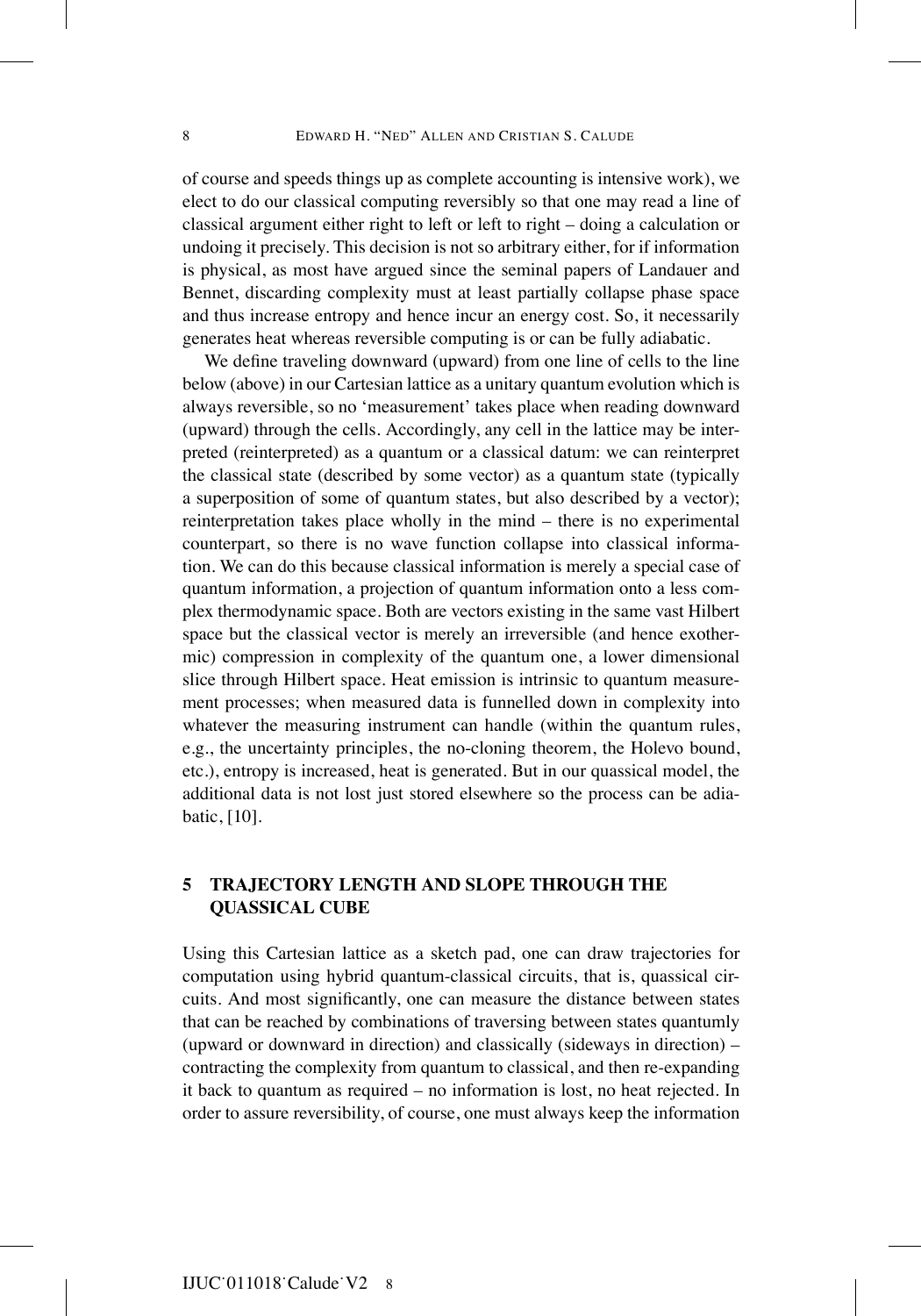put aside each time a step is taken to the right and reabsorb that information each time a step is taken to the left. Likewise, each time a qubit is measured, collapsing its information content down to a classical bit, the information not embedded in the classical bit must be accounted for and stored off-line so it can be restored in the reverse operation – reinterpreting a bit as a qubit. This is an imagined reversal of the quantum measurement process. 'Off-line' here means in a cell or cells not part of the two dimensional pathway through the lattice – thus implying the existence of a third dimension (which, of course, may be merely a remote and unused portion elsewhere on the same lattice). And the stored data must be stored in the correct order according to the way it was generated as is required to achieve the reversal (or tagged so that the correct sequence can be reconstructed when re-expanding it to its unreconstructed status). Thus, the complete embodiment of the idealized quassical computer is a three dimensional volume, a cubical information structure each slice of which contains quassical information. A 'circuit' in this embodiment is any pathway from cell to adjacent cell to adjacent cell, etc., traced through the quassical cube, making use of an orthogonal dimension storehouse as necessary. Consequently, the third dimension, meaning the order, structure, and, thus, entropy of the storehouse is determined by the history of calculation because it must contain all data required to render the calculation reversible – so it is not unconstrained and thus not a true "degree of freedom" in the strict sense of the phrase.

Now we define the length of any pathway through the quassical cube, for in that definition lies one of the fundamental aspects of the quassical insight. It is related to the circuit depth: "the depth of a circuit" through a computer, as Preskill writes, *is the number of time-steps required, assuming that gates acting on distinct bits can operate simultaneously (that is, the depth is the maximum length of a directed path from the input to the output of the circuit). The* "width of a circuit"*, the maximum number of gates (including identity gates acting on "resting" bits) that act in any one time step, quantifies the storage space used to execute the computation.*<sup>10</sup> We can take a 2-dimensional slice through our quassical cube of cells and each cell of that slice is a special gate, a quassical gate (one that exhibits quantum-classical duality).

There are some obvious things to say about a quassical cube: first, it can contain all meaningful data $11$  and thus all physical states (implied to include

<sup>&</sup>lt;sup>10</sup>In a very nice and clear lecture on topological quantum computing delivered by Microsoft Station Q scientist Dr. R. Lutchyn [15] it is suggested that an attractive quassical architecture might use "conventional quantum computing circuits" to perform calculations while topological qubits would be employed to store quantum information. Thus a physical realization of a profoundly quassical system might be one in which the topological qubits form a new "third" dimension above the "conventional qubits" in our quassical cube.

 $11$ The meaning of "meaningful" here stems from the physics of the process which must remain fully adiabatic in the sense that all information is conserved and in accordance with Landauer law, i.e., just as energy is conserved, so must be information.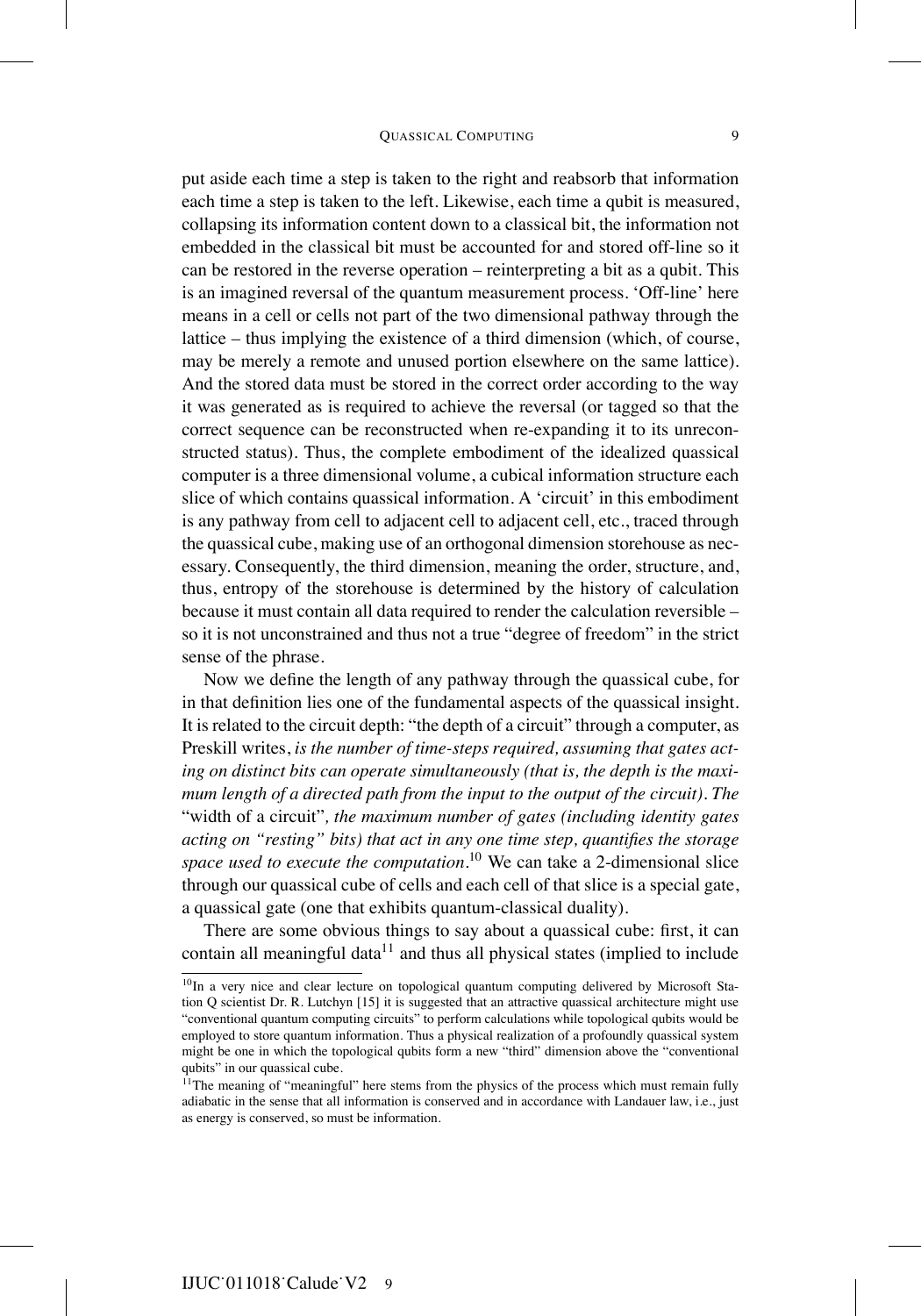any associated data, their 'quassical meanings') have a home somewhere in the cubic volume. Second, each datum in a quassical cube has the dual quantum-classical character (so each unit "cell" is really at least a column of cells storing both the state itself and data above and below that cell that is required to traverse it in any of the four possible directions: up, down, right, left (recall this "additional dimension" is not independent) so each is a "slice" through a qubit. It may, of course, be better understood if each cell is considered a quassical unit computer, a universal quassical gate, containing the minimum functionality to serve both its local and its system-level purpose.

Is the model of quassicality described above equivalent with adiabatic quantum computing? [17]. The answer is negative: quassical computing is more powerful than quantum annealing/adiabatic quantum computing because it is Turing complete, whereas the latter is not by a well-known equivalence [4].

Could the model of quassicality described above lead to quantum supremacy? [24]. A quantum computational supremacy experiment has to prove both a lower bound and an upper bound. The upper bound comes from from the running time of a quassical algorithm and the lower bound is necessary for proving that no classical computer can match it. Proving lower bounds is notoriously more difficult to prove than upper bounds; verifying them experimentally is even more demanding<sup>1</sup>.

One of the first non-trivial examples of quassical algorithms is related to Grover's quantum algorithm (which, we recall, solves the following problem: access to an unsorted quantum database that can be queried with a quantum input is given and asked if it contains a specific entry). Grover's algorithm offers a *provable speedup*, though not an exponential one and, more importantly, the problem it solves is far from being realistic: the cost of constructing the quantum database could negate any advantage of the algorithm, and in many classical scenarios one could do much better by simply creating (and maintaining) an ordered database. In 2005 Lanzagorta and Uhlmann [13] used Grover's algorithm as a quantum subroutine of a classical algorithm for solving problems in image processing. This quassical approach is provably more efficient than the direct use of Grover's algorithm because the cost of preparing the quantum "database" can be spread out over several calls.

Abbott at al. [2] describe a quassical algorithm for quantum annealers that mitigates the need to embed problem instances within the (often highly restricted) connectivity graph of the annealer. More precisely, the paper shows how a raw speedup that is negated by the embedding time can nonetheless be exploited to give a practical speedup in solving certain computational problems, like the maximum weight independent set problem. When applied to a large enough batch of instances of such a problem, the quassical algorithm theoretically outperforms any classical algorithm solving the problem.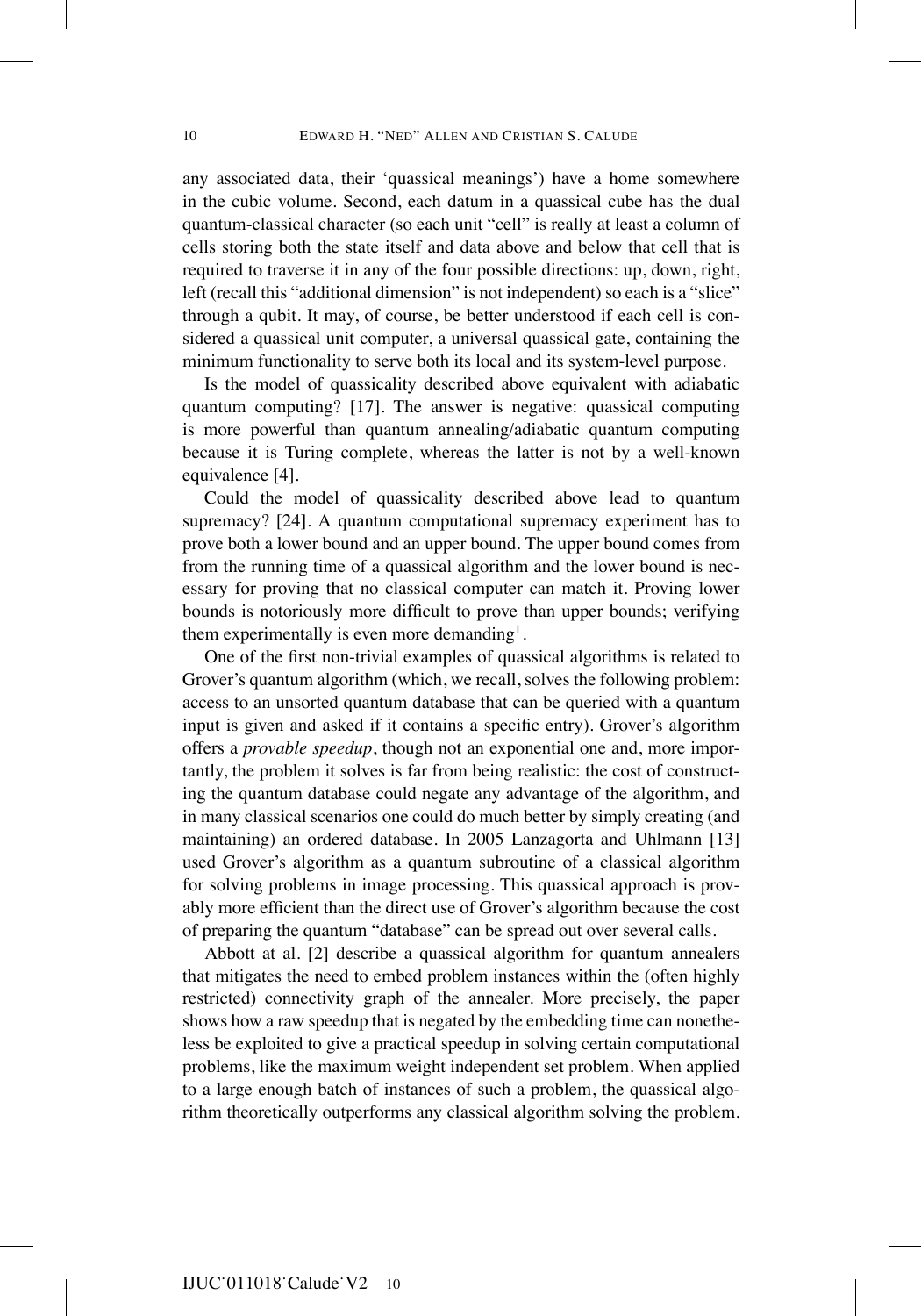While an experimental in-depth study on the D-Wave 2X machine of such a problem was not able to confirm a quantum speedup, the advantage of the hybrid approach was robustly verified.

Now imagine that we are able to refine our theory to the point where each quassical cell of the cube is made so finely that the process of stepping from one cell to the next can be considered a continuous one defining a pathway that is a continuous process i.e., drawn as a continuous line – not a discrete walk of many steps. Then it becomes clear that, in general, the shortest distance between any two locations in the cube (between, that is, an input problem statement and its answer output) must be along a diagonal, cutting across quantum and classical evolutions alike and thus must include both quantumlike and classical-like operations, for it is only in rare and improbable cases that a purely classical route or a purely quantum route will be optimal. In a perfect world this shortest distance is akin to the algorithmic complexity of the problem (as proposed by Chaitin and Kolmogorov). This, then is the first fundamental aspect of the quassical architecture: it realizes the least circuit depth, the least complex pathway for executing calculation.

#### **6 THE JOZSA CONJECTURE**

A conjecture posed by Richard Jozsa, noted that measurement-based models of quantum computing [11] gives two examples of measurement based QC: "one way quantum computing", and "teleportation quantum computing". See also [19]. It can *provide a natural formalism for separating a quantum algorithm into classical parts and quantum parts In [the measurement based] formalism any quantum computation is viewed as a sequence of classical and quantum layers. The total quantum state is passed from one quantum layer to the next [this is the vertical traverse in our quassical lattice] and the quantum actions carried out in the next layer are determined by classical computations on measurement outcomes from previous layers* [this is the horizontal traverse across our lattice]. He goes on then to his important conjecture that *any polynomial time quantum algorithm can be implemented with only O*(log *n*) *quantum layers interspersed with polynomial time classical computations. This conjecture, asserting an exponential reduction in the essential "quantum content" of any quantum algorithm, has no analogue in classical complexity theory Intuitively we are conjecturing that polynomial time classical computation needs relatively little "quantum assistance" to achieve the full power of polynomial time quantum computation.* We note that all quantum computing models can be rewritten or reinterpreted as measurement based systems, so his conjecture has wider implications than his paper asserts.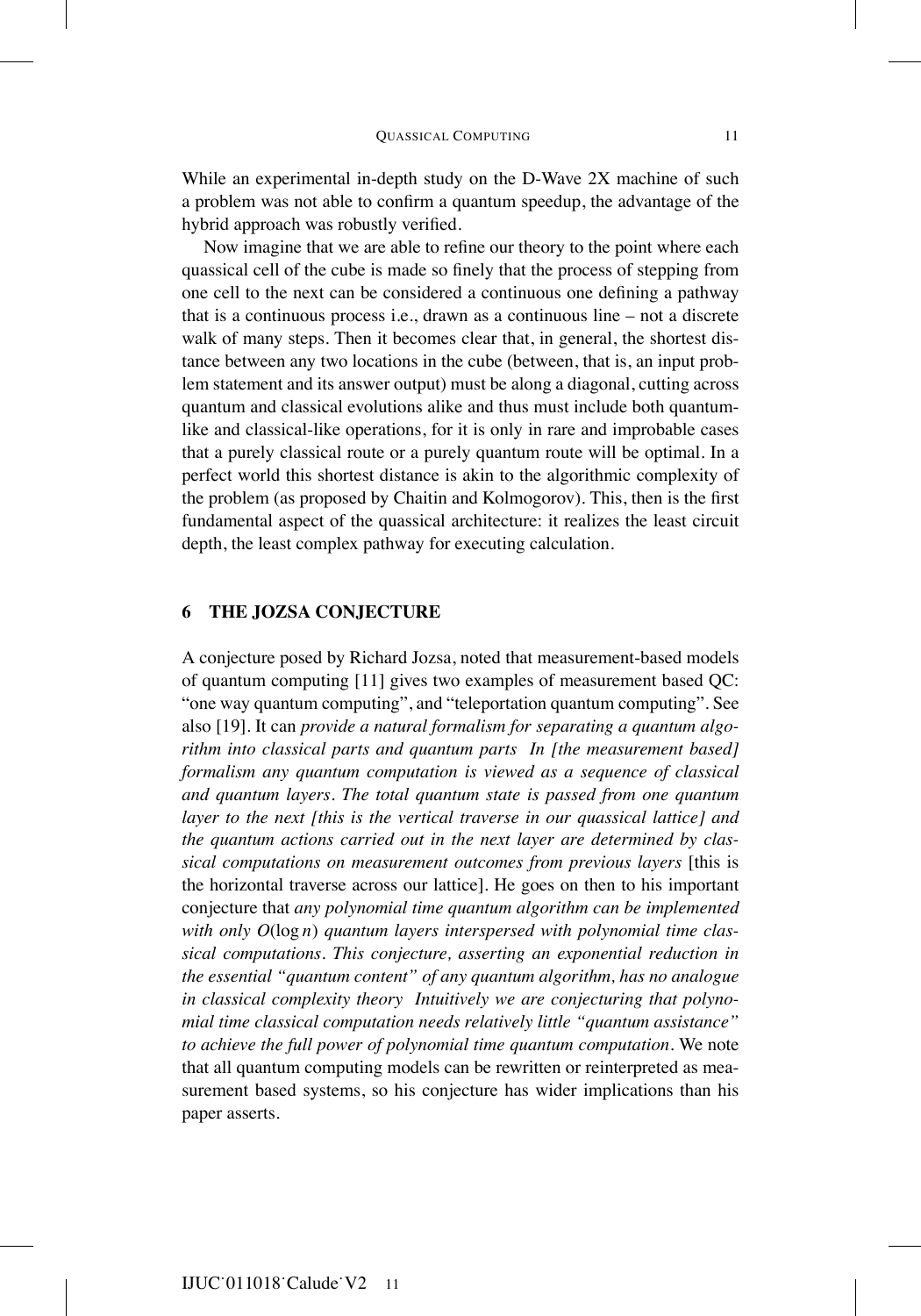Applying his conjecture to our quassical lattice implies that the full power realizable from quantum computing (that is, the vertical distance from an input point in the quassical cube to an output point that is precisely below or precisely above it) can be achieved by a diagonal line that also traverses many classical states. Diagonals will have more depth (more time steps) than either vertical or horizontal lines but they also have two critical features that render them especially appealing: they greatly extend the utility of circuits fashioned from qubits with limited coherence time, and they substantially reduce the difficulties of achieving more complete connection graphs.

The 'coherence time' advantage stems from the potential for limiting the amount of time the computer's state must be represented by purely quantum data. All manifestations of the qubit (ion traps, superconducting circuits, polarized photons, even topological braids of Majorana fermions, etc.) suffer decoherence to some extent and require error correction in the form of additional overhead to achieve acceptable levels of fault tolerance.<sup>12</sup> These error correction circuits pose what can become an unbearable burden by increasing the number of physical qubits and qubit-to-qubit communication channels required to form a single, fault-tolerant "logical qubit" (tens, hundreds, or even thousands of physical qubits and connections per logical qubit up to a limit posed by the threshold theorem). The quassical architecture would, in principle, allow the design of pathways through the system that shortened the amount of time the information must remain in its quantum state and that could maintain the state of the computer in classical vectors transmuting them back into quantum vectors only for the purpose of performing a portion of the calculation that is best done in the Hilbert space of quantum computing (e.g., the quantum Fourier transform, quantum amplification, etc.). The coherence time through a quassical lattice is proportional to the slope of the diagonal – so that reducing the amount of time the computer's executive spends in quantum space necessarily entails spending more time in classical space and rotating the diagonal trajectory toward the classical limit and implying more time steps. This may or may not be advantageous from a quantum speedup point of view, but it is certainly advantageous from a decoherence point of view.

Another advantage of the quassical architecture relates to interconnections between qubits. The seriousness of the interconnection challenge has been truly recognized only recently as more engineering groups are attempting to create useful systems of many qubits. In the D-Wave designs, all the qubits are arrayed on a chip, a 2-dimensional grid in Chimera graph, which is almost, but not a planar graph. The connections are only between nearest neighbors, so that most of the qubits on a pathway between any two qubits we may want to connect must be sacrificed to fashion a quantum connection

 $12$ This is not as acute in the quantum annealing paradigm, [1].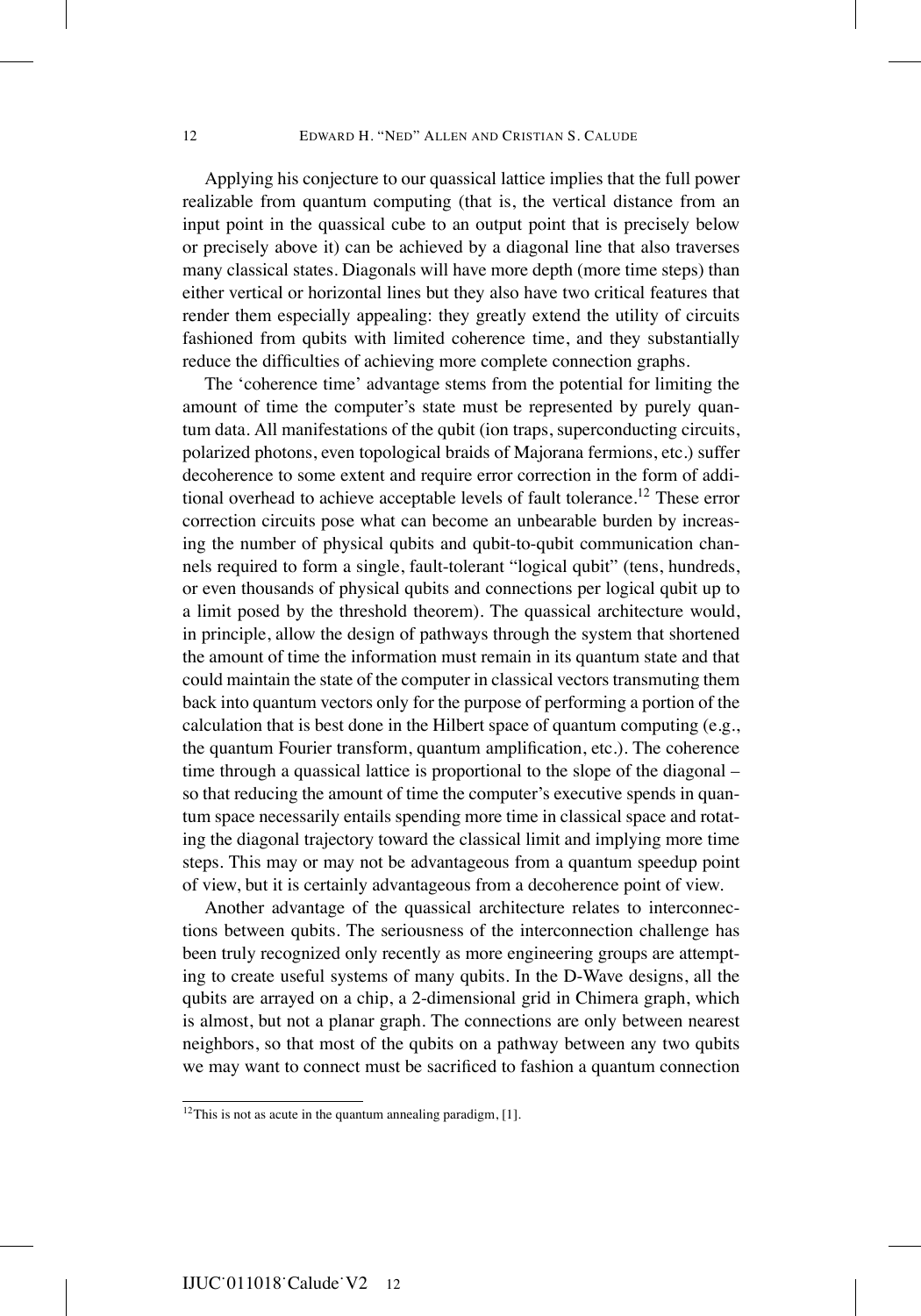channel. A little thought about graph theory and topology reveals that this problem is intrinsic to more or less every quantum computer design one can engineer with a non-complete graph architecture in our three dimensional world. We refer to this as the "graph" or "topological" constraint inherent in the architecture of quantum computers. Classical computers of course have the same problem, but it is much less acute because of the absence of quantum fragility and the facility with which classical bits may be copied and amplified when routing them through arbitrary networks of communication channels. The quassical architecture can, in principle, move some of the information through classical channels greatly mitigating the topological graph problem.

One of the more natural applications of the quassical architecture became evident to the first author in the course of an experiment conducted to use the D-Wave machine to a deep learning problem. The experiment [3] studied a class of pedagogical methods based on using the D-Wave machine as the 'instructor' for a deep learning network and, as many have since discovered, quantum computers can be used to train neural networks more efficiently (less circuit depth) and with more accuracy and precision per training cycle than using classical techniques. Pedagogy, wherein the "professor" is quantum and the student is a classical network, is a natural and suggestive application of quassical computing. In particular, one would like to know whether a simple pedagogical quassical gate could be designed and how "universal" that gate would be. Here universal is intended in the sense defined above for the quantum gate model of quantum computing.

#### **7 CONCLUSION: THE FUTURE GLIMPSED FROM OUR OBSERVATION POINT**

We hope we have conveyed our intuitions that quantum computers will not make classical machines obsolete: quite the contrary, they will be integrated into classical machines as co-processors of a sort perhaps like the ways Jozsa sets forth in his essay on measurement-based quantum computing. So, we hold that quantum computing will extend and enhance classical computing – not supplant it. Moreover, the best integrations of quantum— and classical computers<sup>13</sup> will exploit non-trivial, profound quassicality because it offers a more cost-effective pathway to the full power of quantum computing without excessive error correction overhead or the achievement of exotic coherence times for qubits – even crumby qubits can excel in quassical architectures.<sup>14</sup>

<sup>&</sup>lt;sup>13</sup>Reversible classical computing, see the Reversibility Theorem above, offers probably the most natural candidate.

<sup>&</sup>lt;sup>14</sup> Measurement-based models of quantum computing, discussed above, could be viewed as a different form of "quassical computing" wherein the quantum computer, like in the neural network training algorithm, is used as a co-processor within a larger iterative classical algorithm.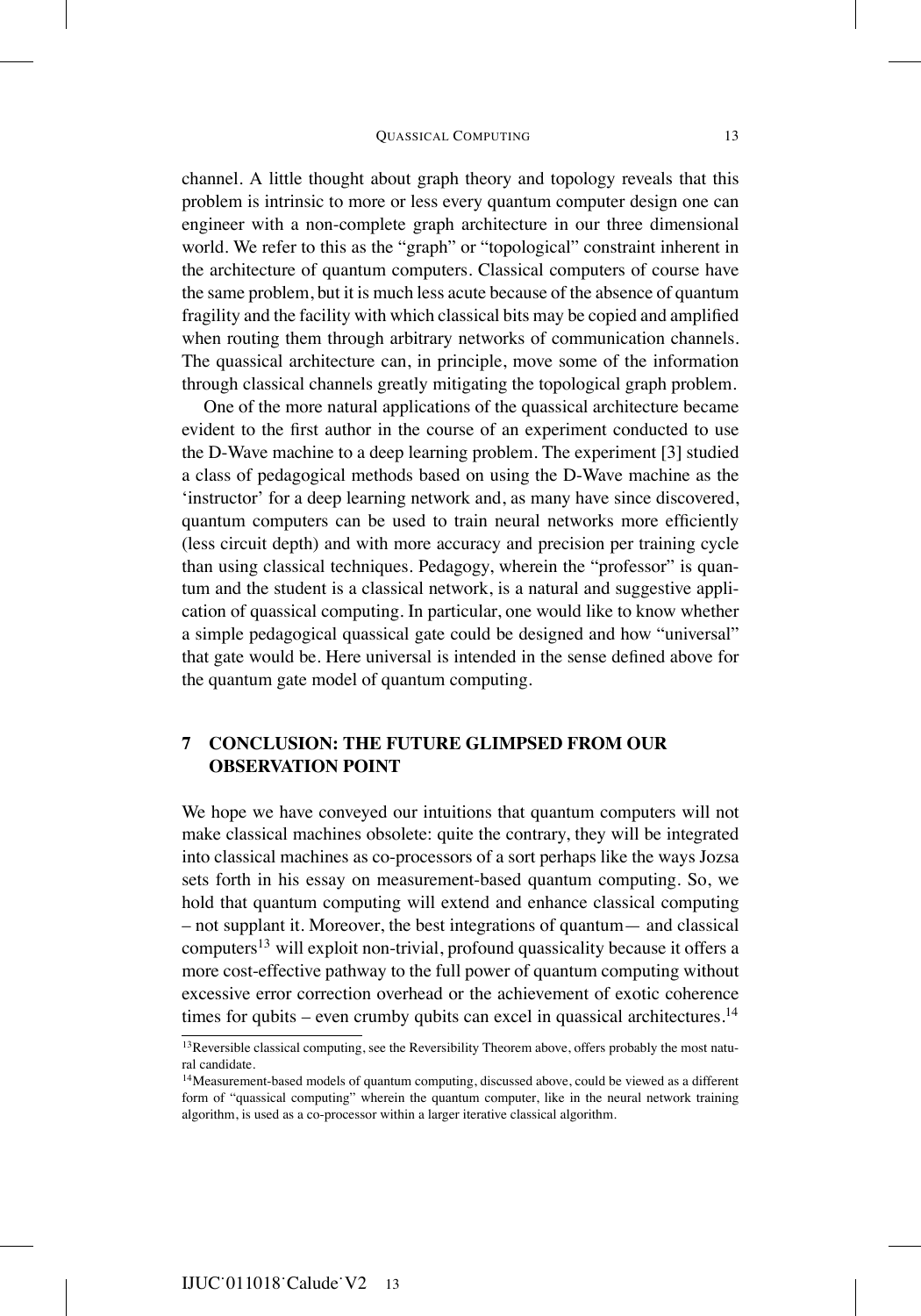In addition, the topological connectivity graph constraint may be largely lifted for quassical architectures, providing all the more appeal for quassical designs. But perhaps the most important legacy of quassical architectures will be that they advance our thinking past that of seeing quantum machines as simply quantum embodiments of classical algorithms and machines. They will enable a whole new field of quassical thinking that extends beyond quantum information science to support a new and clearer understanding of quantum information science and its fundamental thermodynamic dual and, thus, spawn whole families of unanticipated new technology.

#### **ACKNOWLEDGEMENTS**

We thank Dr. Catherine McGeoch and Prof. Karl Svozil for enlightening discussions and critical comments, particularly about universality and completeness. We also thank Dr. Steven Adachi for suggestions which improved the presentation. Calude was supported in part by the Quantum Computing Research Initiatives at Lockheed Martin.

#### **REFERENCES**

- [1] Abash T., Lidar D. A. (June 2015). Decoherence in adiabatic quantum computation, arXiv:1503.08767.
- [2] Abbott A. A., Calude C. S., Dinneen M. J., Hua R. (March 2018). A Hybrid Quantum-Classical Paradigm to Mitigate Embedding Costs in Quantum Annealing, arXiv: 1803.04340.
- [3] Adachi S. H., Henderson M. P. (October 2015). Application of Quantum Annealing to Training of Deep Neural Networks, arXiv:1510.06356.
- [4] Aharonov D., van Dam W., Kempe J., Landau Z., Lloyd S., Regev O. (2007). Adiabatic quantum computation is equivalent to standard quantum computation, *SIAM J. Comput.*, 37(1):166–194.
- [5] Axelsen H. B., Glück R. (2016). On reversible Turing machines and their function universality, *Acta Informatica*, 53, 509–543.
- [6] Bennett C. H. (1973). Logical reversibility of computation, *IBM Journal of Research and Development*, 17, 525–532.
- [7] Calude C. S. and Calude E. (March 2018). The Road to Quantum Computational Supremacy, arXiv:1712.01356v2.
- [8] Calude C. S., Calude E., Dinneen M. J. (2015). Adiabatic quantum computing challenges, *ACM SIGACT News*, 46(1):40–61.
- [9] Feynman R. (1982). Simulating physics with computers, *Int. J. Theor. Phys.*, 21, 467–488.
- [10] Frank M. P. (March, 2018). Back to the Future: The Case for Reversible Computing, arXiv:1803.02789v2.
- [11] Jozsa R. (August 2015). An introduction to measurement based quantum computation, arXiv:quant-ph/0508124.